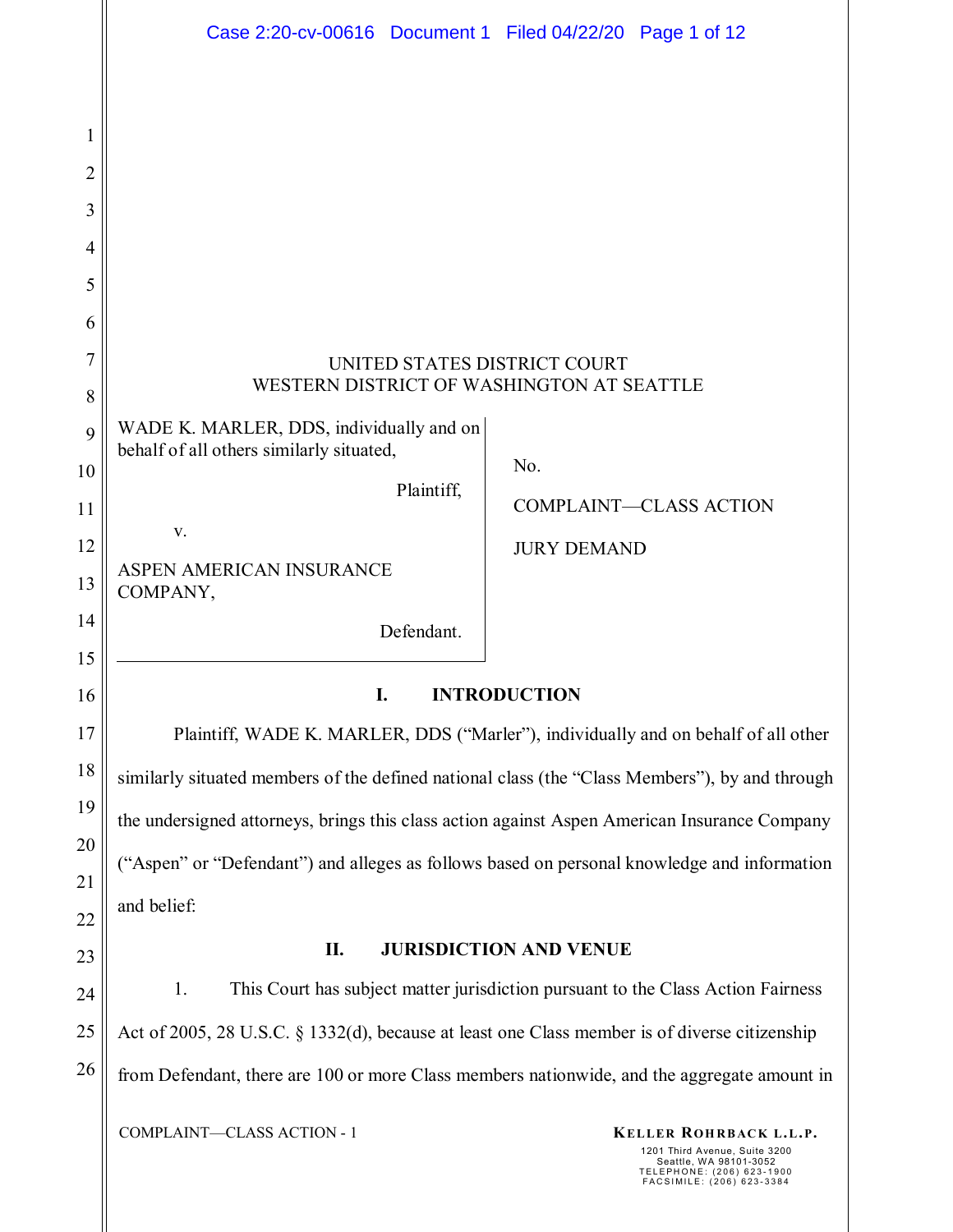controversy exceeds \$5,000,000. The Court has supplemental jurisdiction over Plaintiffs' state law claims under 28 U.S.C. § 1367.

2. Venue is proper in this District pursuant to 28 U.S.C. § 1391(b)(3) because the Court has personal jurisdiction over Defendant, a substantial portion the alleged wrongdoing occurred in this District and the state of Washington, and Defendant has sufficient contacts with this District and the state of Washington.

3. Venue is proper in the Western District of Washington pursuant to 28 U.S.C. § 1391(b)(2) because a substantial part of the events or omissions giving rise to the claims at issue in this Complaint arose in this District. Plaintiff's place of business is located in Covington, WA, King County. This action is therefore appropriately filed in the Seattle Division because a substantial portion of the events giving rise to this lawsuit arose in King County.

# 13

1

2

3

4

5

6

7

8

9

10

11

12

14

15

16

17

18

19

#### **III. PARTIES**

4. Plaintiff WADE K. MARLER, DDS, operates a family dentistry practice located at 17203 SE 270th Pl., Covington, WA 98502.

5. Defendant Aspen American Insurance Company is an insurance carrier incorporated and domiciled in the State of Texas, with its principal place of business in Rocky Hill, Connecticut.

## 20 21

22

23

24

25

26

### **IV. NATURE OF THE CASE**

6. Due to COVID-19 and a state-ordered mandated closure, Plaintiff cannot provide dentistry services. Plaintiff intended to rely on his business insurance to keep his business as a going concern. This lawsuit is filed to ensure that Plaintiff and other similarly-situated policyholders receive the insurance benefits to which they are entitled and for which they paid.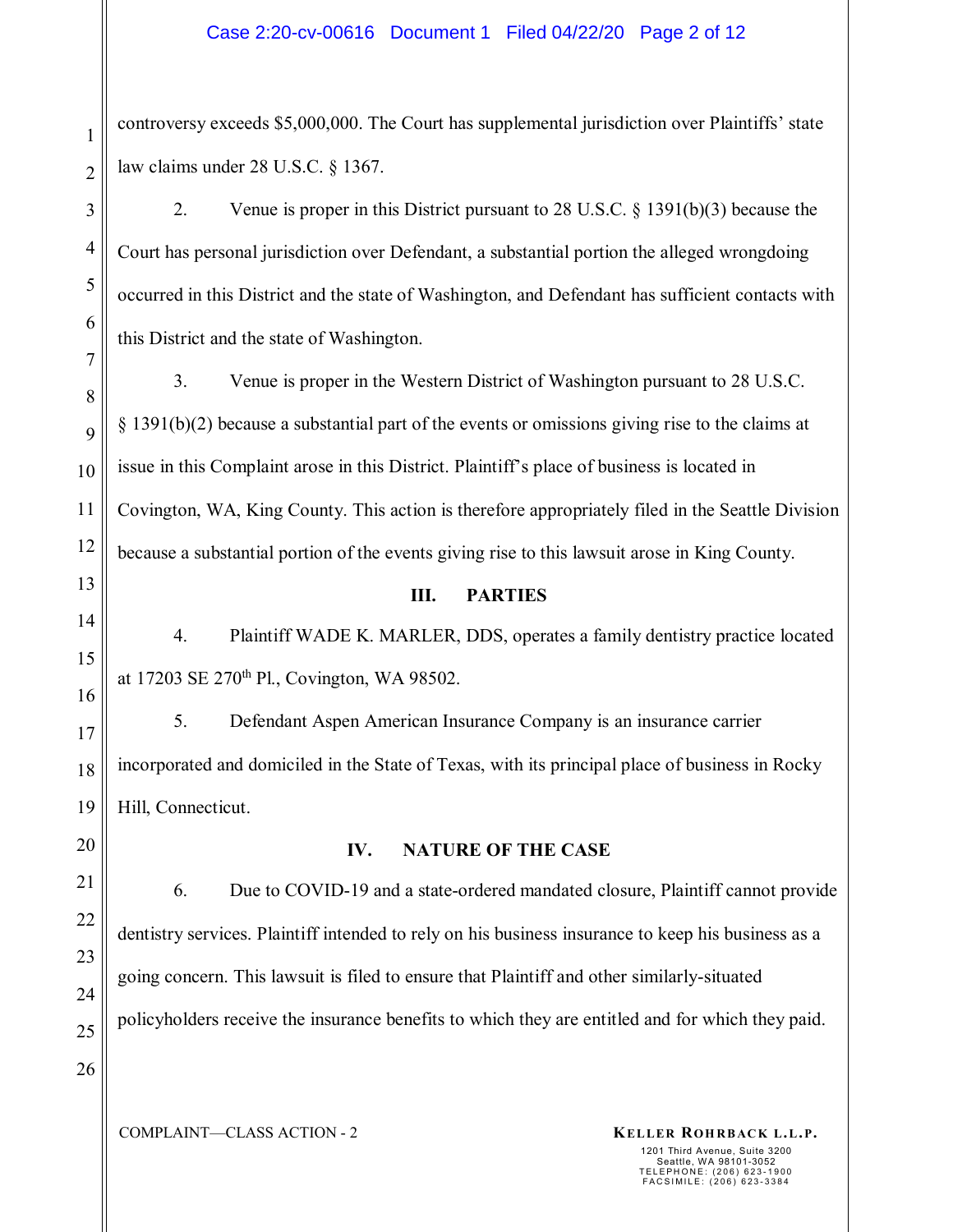#### Case 2:20-cv-00616 Document 1 Filed 04/22/20 Page 3 of 12

7. Defendant Aspen issued one or more insurance policies to Plaintiff, including Building, Blanket Dental Practice Personal Property and Income Coverage Part and related endorsements, insuring Plaintiff's property and business practice and other coverages, with effective dates of September 19, 2019 to September 19, 2020.

8. Plaintiff's business property includes property owned and/or leased by Plaintiff and used for general business purposes for the specific purpose of dentistry and other business activities.

9. Defendant Aspen's insurance policy issued to Plaintiff promises to pay Plaintiff for "ALL RISK OF DIRECT PHYSICAL LOSS" to covered property and includes coverage for risks of both "loss of or damage to" covered property.

10. Defendant Aspen's policy issued to Plaintiff includes Practice Income Coverage, Extra Expense Coverage, Extended Practice Income Coverage and Civil Authority Coverage.

11. Plaintiff paid all premiums for the coverage when due.

12. On or about January 2020, the United States of America saw its first cases of persons infected by COVID-19, which has been designated a worldwide pandemic.

18 19 20 21 22 13. In light of this pandemic, Washington Governor Jay Inslee issued certain proclamations and orders affecting many persons and businesses in Washington, whether infected with COVID-19 or not, requiring certain public health precautions. Among other things, Governor Inslee's "Stay Home, Stay Healthy" order required the closure of all nonessential businesses, including Plaintiff's dental practice.

24 25 14. By order of Governor Inslee, dentists including Plaintiff were prohibited from practicing dentistry but for urgent and emergency procedures.

26

23

1

2

3

4

5

6

7

8

9

10

11

12

13

14

15

16

17

COMPLAINT—CLASS ACTION - 3 **KELLER ROHRBACK L.L.P.**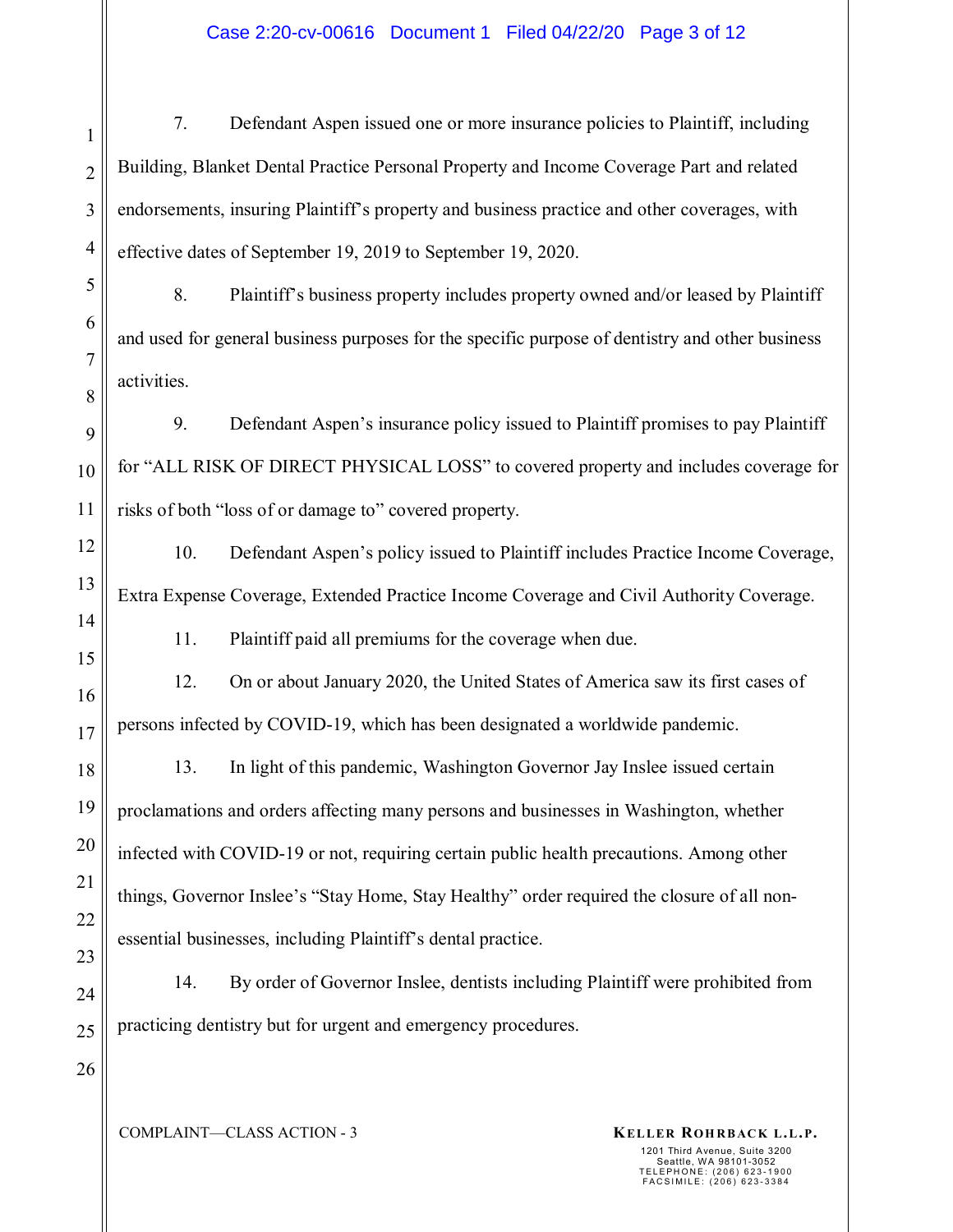15. Plaintiff's property sustained direct physical loss and/or damages related to COVID19 and/or the proclamations and orders.

16. Plaintiff's property will continue to sustain direct physical loss or damage covered by the Aspen policy or policies, including but not limited to business interruption, extra expense, interruption by civil authority, and other expenses.

17. Plaintiff's property cannot be used for its intended purposes.

18. As a result of the above, Plaintiff has experienced and will experience loss covered by the Aspen policy or policies.

10 11 19. Upon information and belief, Aspen denied coverage for other similarly situated policyholders.

18

19

20

21

22

23

24

25

26

12

1

2

3

4

5

6

7

8

9

## **V. CLASS ACTION ALLEGATIONS**

20. This matter is brought by Plaintiff on behalf of himself and those similarly situated, under Federal Rules of Civil Procedure 23(b)(1), 23(b)(2), and 23(b)(3).

21. The Classes that Plaintiff seek to represent are defined at this time as:

A. *Practice Income Breach of Contract Class:* All persons and entities in the United States insured under an Aspen policy with Practice Income coverage who suffered a suspension of their practice at the covered premises related to COVID-19 and/or orders issued by Governor Inslee, other Governors, and/or other civil authorities and whose Practice Income claim was denied by Aspen.

B. *Practice Income Declaratory Relief Class:* All persons and entities in the United States insured under an Aspen policy with Practice Income coverage who suffered a suspension of their practice at the covered premises related to COVID-19 and/or orders issued by Governor Inslee, other Governors, and/or other civil authorities.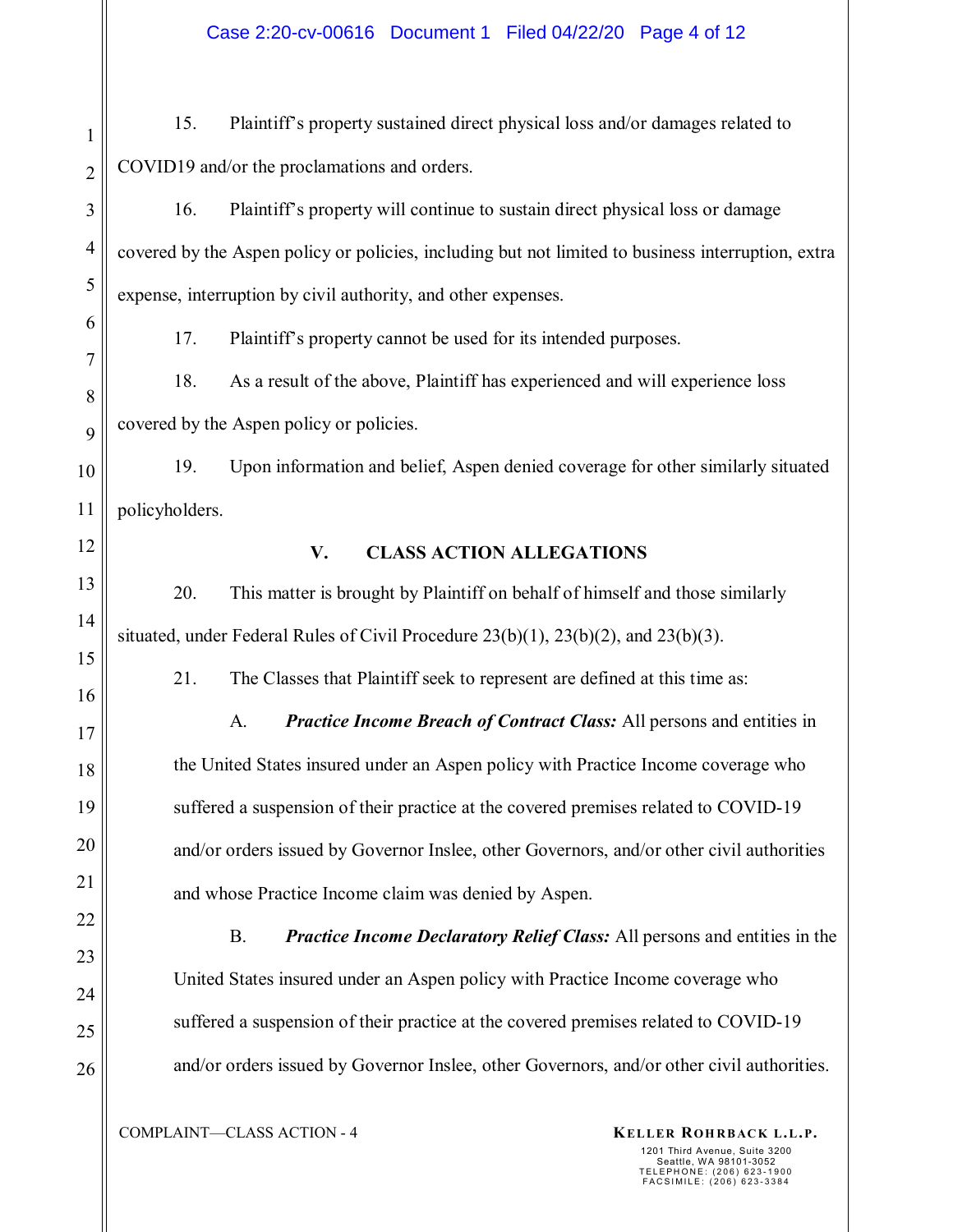C. *Extra Expense Breach of Contract Class:* All persons and entities in the United States insured under an Aspen policy with Extra Expense coverage who incurred expenses while seeking to minimize the suspension of business at the covered premises in connection with COVID-19 and/or orders issued by Governor Inslee, other Governors, and/or other civil authorities and whose Extra Expense claim was denied by Aspen.

D. *Extra Expense Declaratory Relief Class:* All persons and entities in the United States insured under an Aspen policy with Extra Expense coverage who incurred expenses while seeking to minimize the suspension of business at the covered premises in connection with COVID-19 and/or orders issued by Governor Inslee, other Governors, and/or other civil authorities.

E. *Extended Practice Income Breach of Contract Class***:** All persons and entities in the United States insured under an Aspen policy with Extended Practice Income coverage who suffered a suspension of their practice at the covered premises related to COVID-19 and/or orders issued by Governor Inslee, other Governors, and/or other civil authorities and whose Extended Practice Income claim was denied by Aspen.

F. *Extended Practice Income Declaratory Relief Class:* All persons and entities in the United States insured under an Aspen policy with Extended Practice Income coverage who suffered a suspension of their practice at the covered premises related to COVID-19 and/or orders issued by Governor Inslee, other Governors, and/or other civil authorities.

G. *Civil Authority Breach of Contract Class:* All persons and entities in the United States insured under an Aspen policy with Civil Authority coverage who suffered

COMPLAINT—CLASS ACTION - 5 **KELLER ROHRBACK L.L.P.**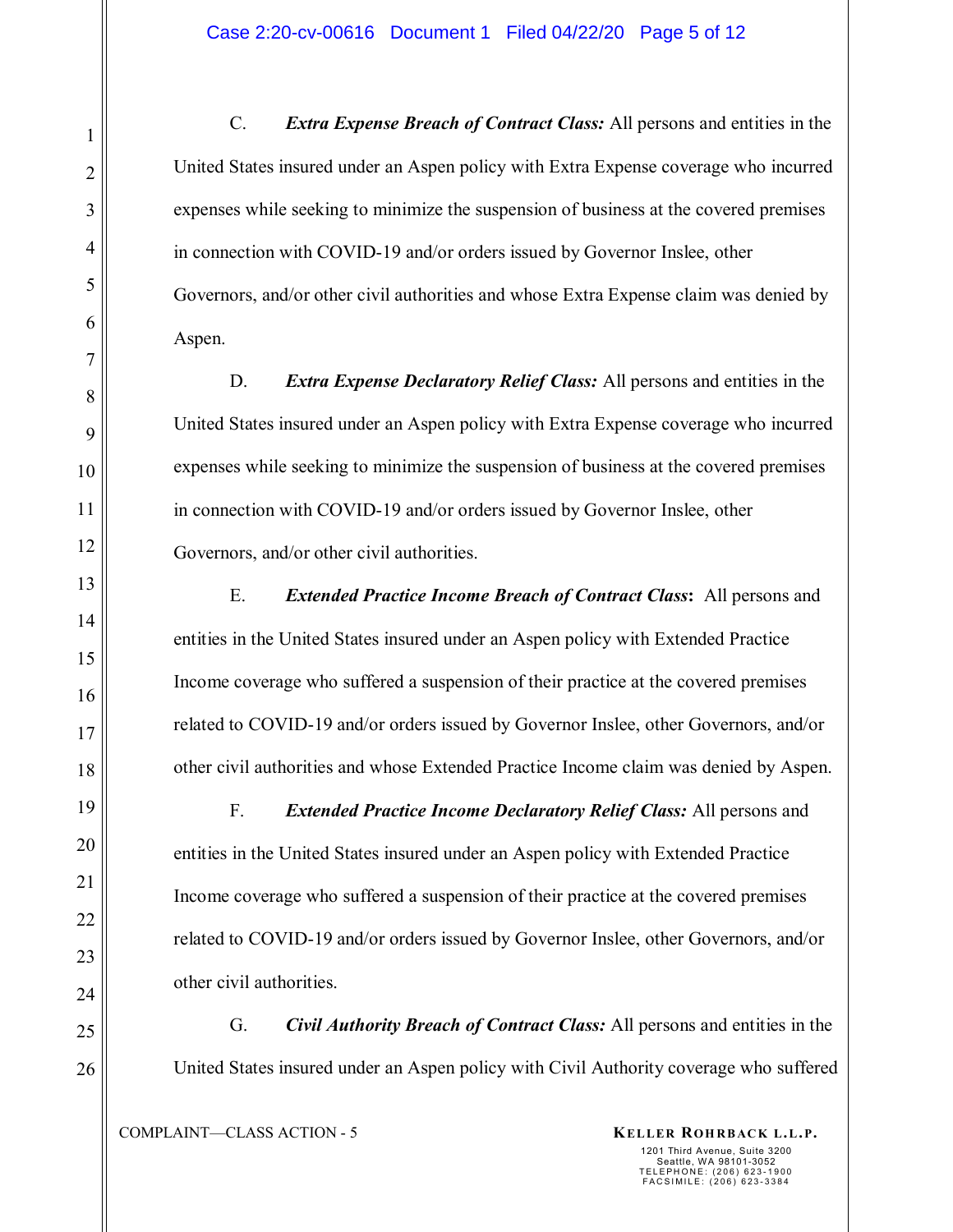a suspension of their practice at the covered premises related to the impact of COVID-19 and/or orders issued by Governor Inslee, other Governors, and/or other civil authorities and whose Civil Authority claim was denied by Aspen.

H. *Civil Authority Declaratory Relief Class:* All persons and entities in the United States insured under an Aspen policy with Civil Authority coverage who suffered a suspension of their practice at the covered premises related to COVID-19 and/or orders issued by Governor Inslee, other Governors, and/or other civil authorities.

22. Excluded from the Class are Defendant's officers, directors, and employees; the judicial officers and associated court staff assigned to this case; and the immediate family members of such officers and staff. Plaintiff Marler reserves the right to amend the Class definition based on information obtained in discovery.

23. This action may properly be maintained on behalf of each proposed Class under the criteria of Rule 23 of the Federal Rules of Civil Procedure.

24. **Numerosity**: The members of the Class are so numerous that joinder of all members would be impractical. Plaintiff is informed and believes that the proposed Class contains thousands of members. The precise number of class members can be ascertained through discovery, which will include Defendant's records of policyholders.

25. **Commonality and Predominance**: Common questions of law and fact predominate over any questions affecting only individual members of the Class. Common questions include, but are not limited to, the following:

A. Whether the class members suffered covered losses based on common policies issued to members of the Class;

COMPLAINT—CLASS ACTION - 6 **KELLER ROHRBACK L.L.P.**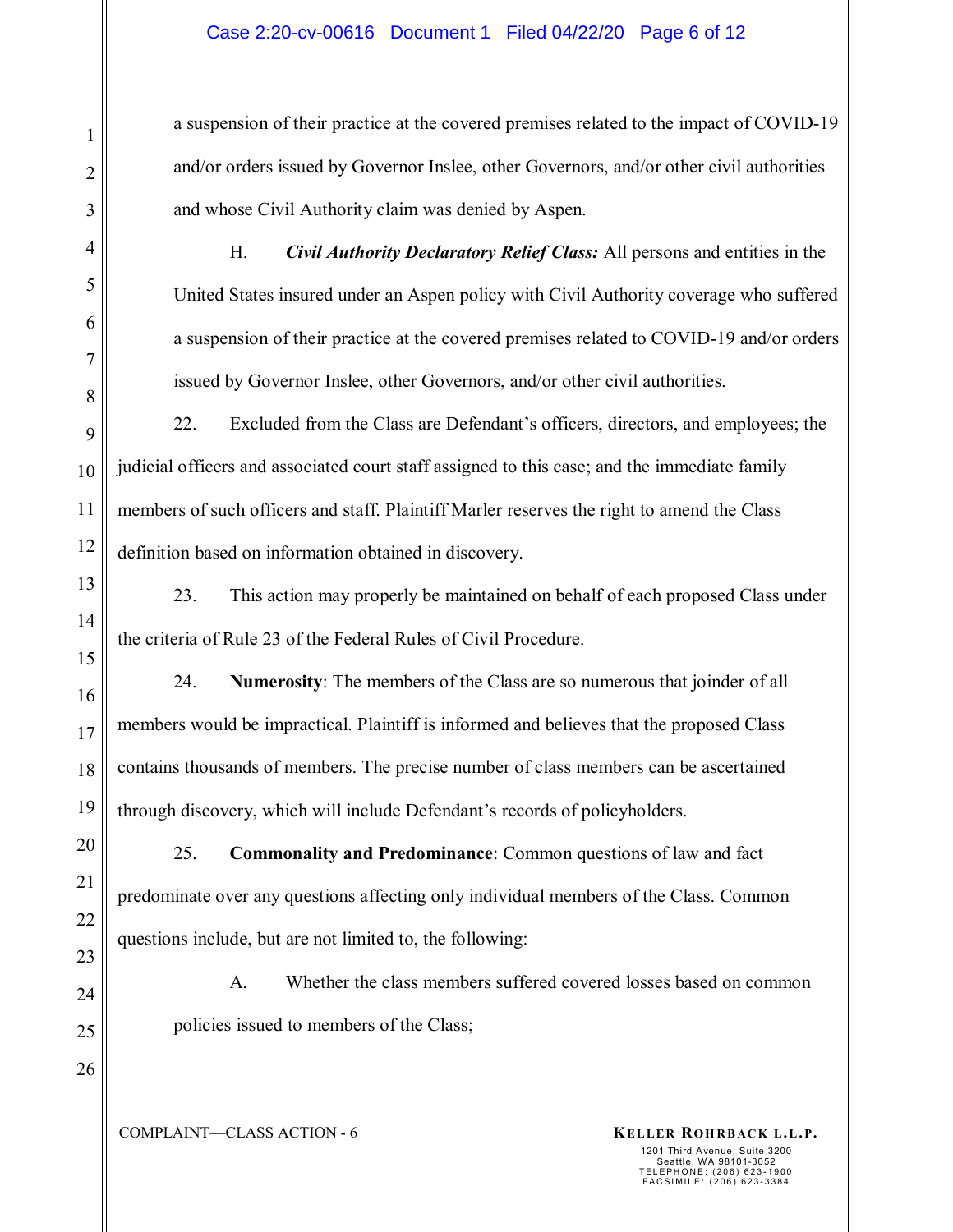B. Whether Aspen acted in a manner common to the class and wrongfully denied claims for coverage relating to COVID-19 and/or orders issued by Governor Inslee, other Governors, and/or other civil authorities;

C. Whether Practice Income coverage in Aspen's policies of insurance applies to a suspension of practice relating to COVID-19 and/or orders issued by Governor Inslee, other Governors, and/or other civil authorities;

D. Whether Extra Expense coverage in Aspen's policies of insurance applies to efforts to minimize a loss relating to COVID-19 and/or orders issued by Governor Inslee, other Governors, and/or other civil authorities;

E. Whether Extended Practice Income coverage in Aspen's policies of insurance applies to a suspension of practice relating to COVID-19 and/or orders issued by Governor Inslee, other Governors, and/or civil authorities;

F. Whether Civil Authority coverage in Aspen's policies of insurance applies to a suspension of practice relating to COVID-19 and/or orders issued by Governor Inslee, other Governors, and/or civil authorities;

G. Whether Aspen has breached its contracts of insurance through a blanket denial of all claims based on business interruption, income loss or closures related to COVID-19 and/or orders issued by Governor Inslee, other Governors, and/or other civil authorities;

H. Whether, because of Defendant's conduct, Plaintiff and the class members have suffered damages; and if so, the appropriate amount thereof; and

COMPLAINT—CLASS ACTION - 7 **KELLER ROHRBACK L.L.P.**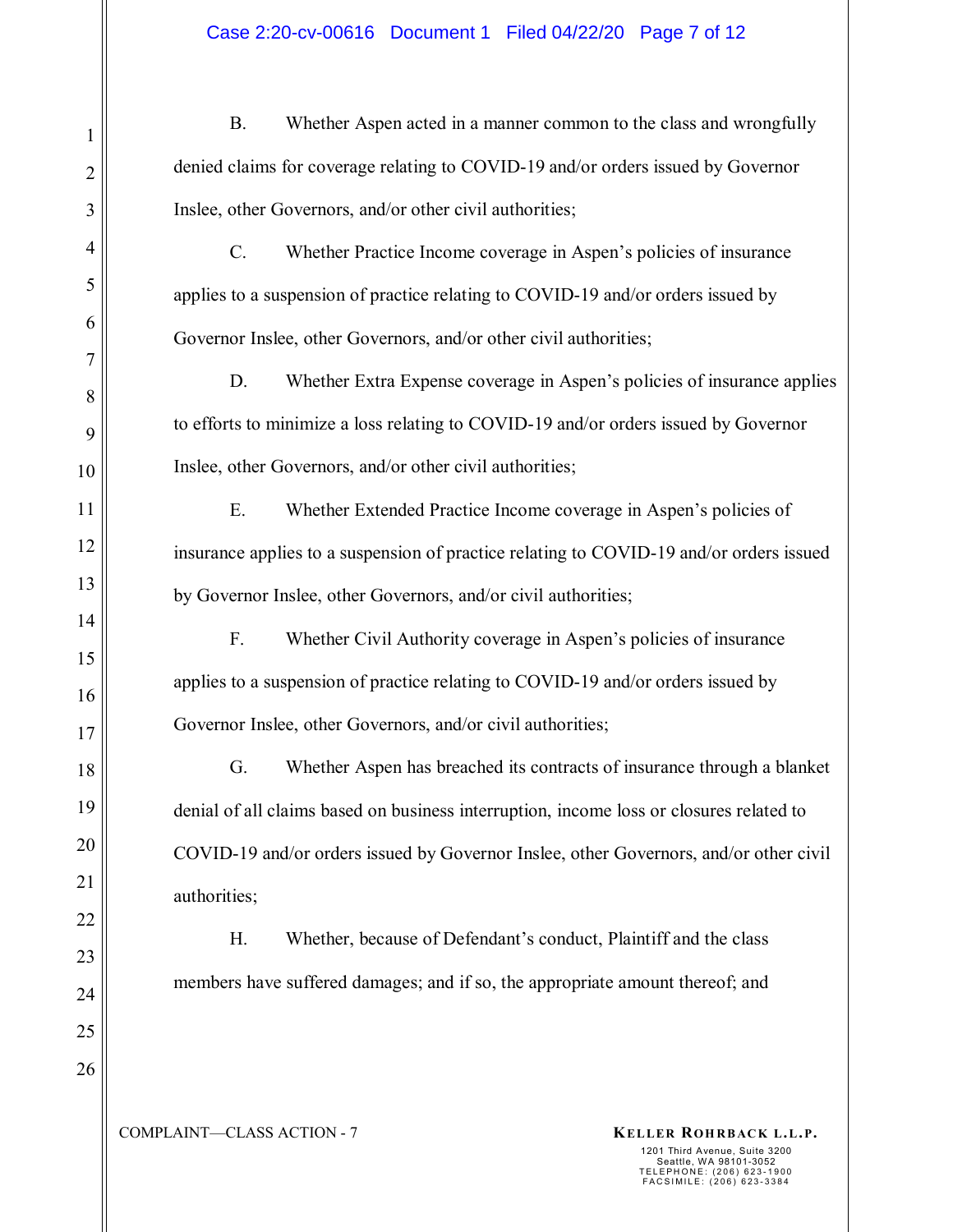I. Whether, because of Defendant's conduct, Plaintiff and the class members are entitled to equitable and declaratory relief, and if so, the nature of such relief.

26. **Typicality**: Plaintiff's claims are typical of the claims of the members of the classes. Plaintiff and all the members of the classes have been injured by the same wrongful practices of Defendant. Plaintiff's claims arise from the same practices and course of conduct that give rise to the claims of the members of the Class and are based on the same legal theories.

27. **Adequacy**: Plaintiff will fully and adequately assert and protect the interests of the classes and has retained class counsel who are experienced and qualified in prosecuting class actions. Neither Plaintiff nor his attorneys have any interests contrary to or in conflict with the Class.

28. **Federal Rule of Civil Procedure 23(b)(1), the Risk of Inconsistent or Varying Adjudications and Impairment to Other Class Members' Interests**: Plaintiff seeks adjudication as to the interpretation, and resultant scope, of Defendant's policies, which are common to all members of the class. The prosecution of separate actions by individual members of the classes would risk inconsistent or varying interpretations of those policy terms and create inconsistent standards of conduct for Defendant. The policy interpretations sought be Plaintiff could also impair the ability of absent class members to protect their interests.

29. **Federal Rule of Civil Procedure 23(b)(2), Declaratory and Injunctive Relief**: Defendant acted or refused to act on grounds generally applicable to Plaintiff and other members of the proposed classes making injunctive relief and declaratory relief appropriate on a classwide basis.

1

2

3

COMPLAINT—CLASS ACTION - 8 **KELLER ROHRBACK L.L.P.**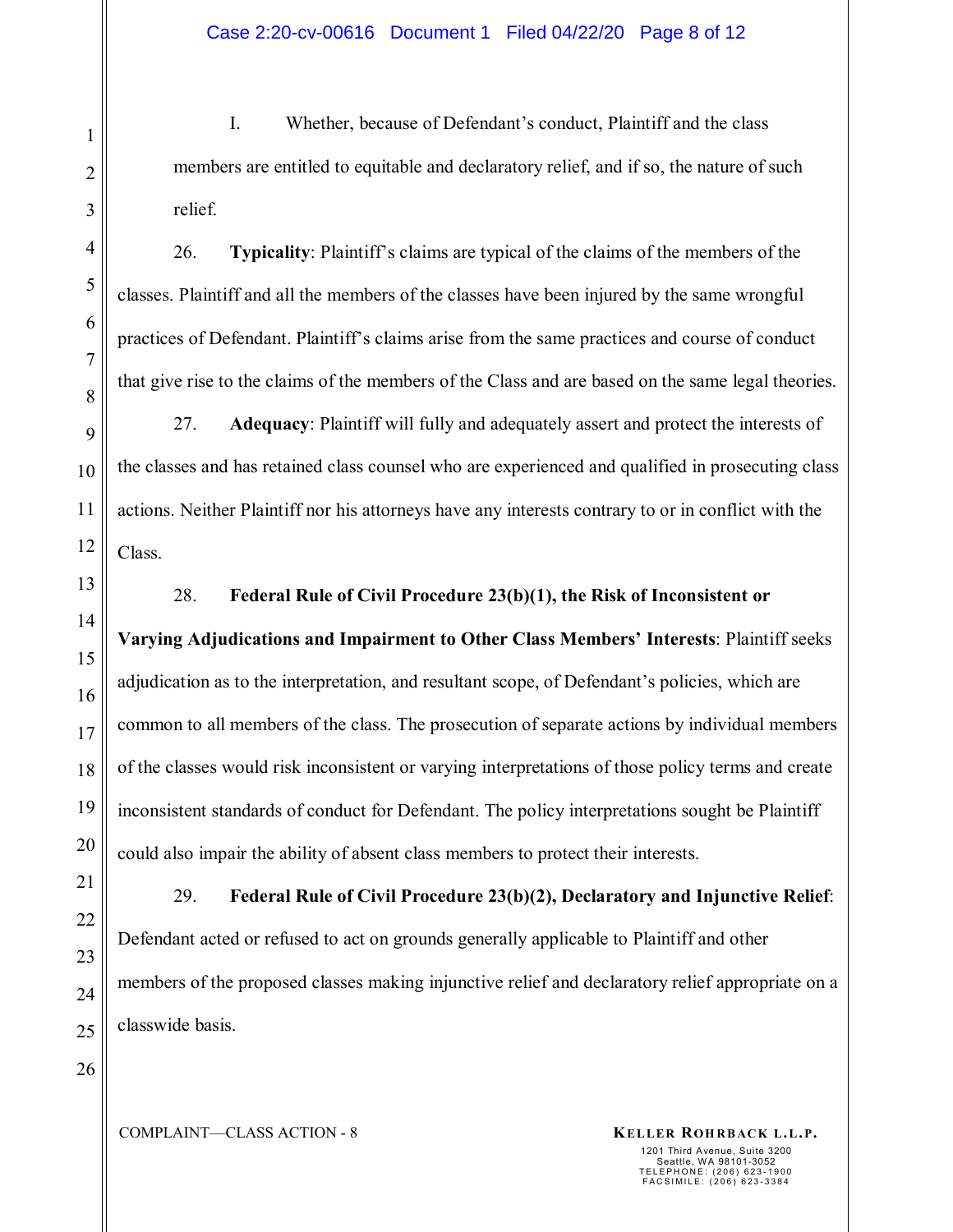| 1                   | Federal Rule of Civil Procedure 23(b)(3), Superiority: A class action is<br>30.                    |  |  |  |  |
|---------------------|----------------------------------------------------------------------------------------------------|--|--|--|--|
| $\overline{2}$      | superior to all other available methods of the fair and efficient adjudication of this lawsuit.    |  |  |  |  |
| 3                   | While the aggregate damages sustained by the classes are likely to be in the millions of dollars,  |  |  |  |  |
| $\overline{4}$      | the individual damages incurred by each class member may be too small to warrant the expense       |  |  |  |  |
| 5                   | of individual suits. Individual litigation creates a risk of inconsistent and/or contradictory     |  |  |  |  |
| 6                   | decisions and the court system would be unduly burdened by individual litigation of such cases.    |  |  |  |  |
| $\overline{7}$<br>8 | A class action would result in a unified adjudication, with the benefits of economies of scale and |  |  |  |  |
| 9                   | supervision by a single court.                                                                     |  |  |  |  |
| 10                  | VI.<br><b>CAUSES OF ACTION</b>                                                                     |  |  |  |  |
| 11                  | <b>Count One-Declaratory Judgment</b>                                                              |  |  |  |  |
| 12                  | (Brought on behalf of the Practice Income Coverage Declaratory Relief Class, Extra                 |  |  |  |  |
| 13                  | <b>Expense Declaratory Relief Class, Extended Practice Income Declaratory Relief Class, and</b>    |  |  |  |  |
| 14                  | <b>Civil Authority Relief Class)</b>                                                               |  |  |  |  |
| 15                  |                                                                                                    |  |  |  |  |
|                     | 31.<br>Previous paragraphs alleged are incorporated herein.                                        |  |  |  |  |
| 16                  | 32.<br>This is a cause of action for declaratory judgment pursuant to the Declaratory              |  |  |  |  |
| 17<br>18            | Judgment Act, codified at 28 U.S.C. § 2201.                                                        |  |  |  |  |
| 19                  | Plaintiff Marler brings this cause of action on behalf of the Practice Income<br>33.               |  |  |  |  |
| 20                  | Coverage Declaratory Relief Class, Extra Expense Declaratory Relief Class, Extended Practice       |  |  |  |  |
| 21                  | Income Declaratory Relief Class, and Civil Authority Declaratory Relief Class.                     |  |  |  |  |
| 22                  | Plaintiff Marler seeks a declaratory judgment declaring that Plaintiff Marler's<br>34.             |  |  |  |  |
| 23                  | and class members' losses and expenses resulting from the interruption of their business are       |  |  |  |  |
| 24                  | covered by the Policy.                                                                             |  |  |  |  |
| 25<br>26            |                                                                                                    |  |  |  |  |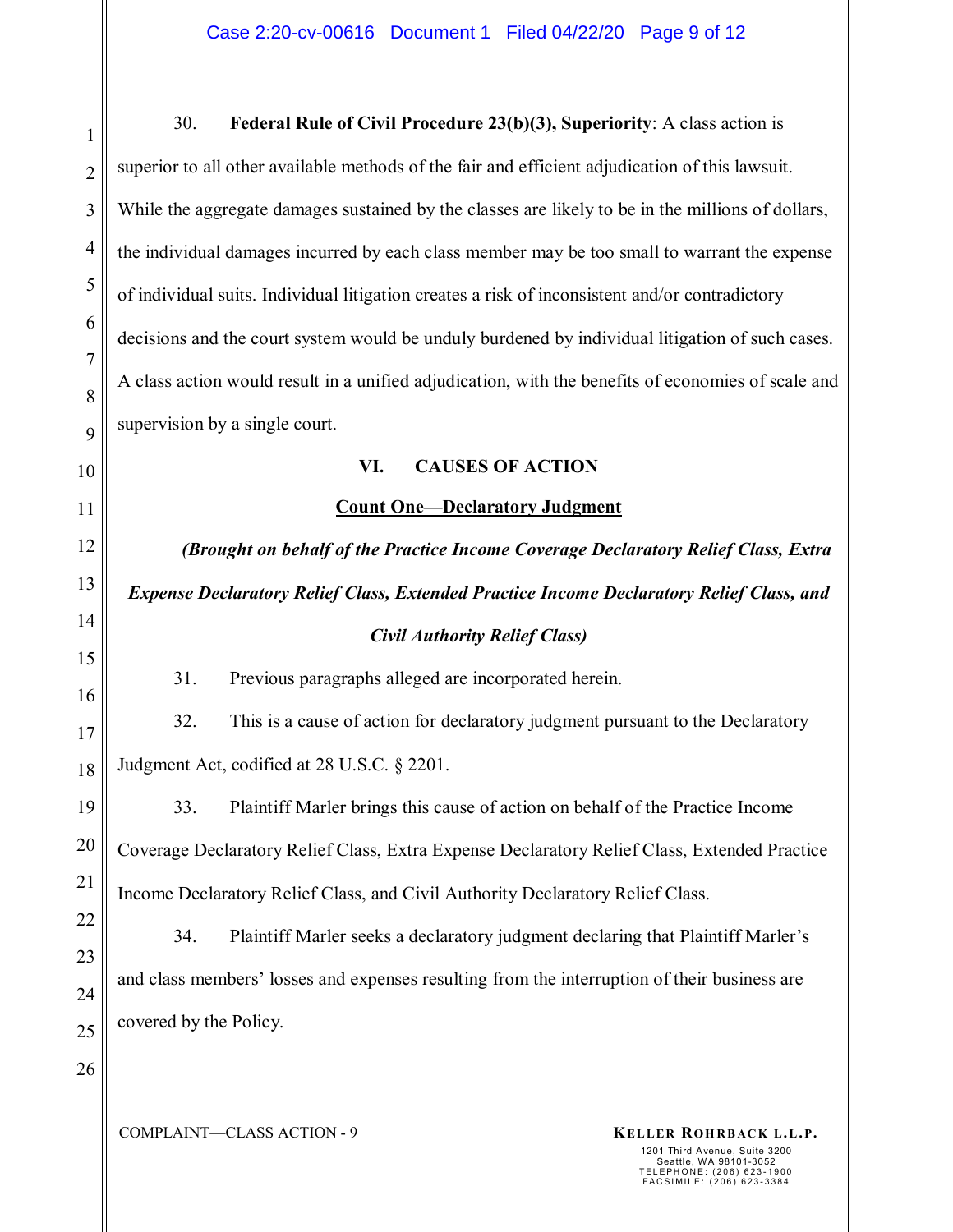2 35. Plaintiff Marler seeks a declaratory judgment declaring that Aspen is responsible for timely and fully paying all such claims.

| 3              | <b>Count Two-Breach of Contract</b>                                                             |  |  |  |  |
|----------------|-------------------------------------------------------------------------------------------------|--|--|--|--|
| $\overline{4}$ | (Brought on behalf of the Practice Income Coverage Breach of Contract Class, Extra              |  |  |  |  |
| 5              | <b>Expense Breach of Contract Class, Extended Practice Income Breach of Contract Class, and</b> |  |  |  |  |
| 6              | <b>Civil Authority Breach of Contract Class)</b>                                                |  |  |  |  |
| 7<br>8         | 36.<br>Previous paragraphs alleged are incorporated herein.                                     |  |  |  |  |
| 9              | Plaintiff Marler brings this cause of action on behalf of the Practice Income<br>37.            |  |  |  |  |
| 10             | Coverage Breach of Contract Class, Extra Expense Breach of Contract Class, Extended Practice    |  |  |  |  |
| 11             | Income Breach of Contract Class, and Civil Authority Breach of Contract Class.                  |  |  |  |  |
| 12             | 38.<br>The Policy is a contract under which Plaintiff Marler and the class paid                 |  |  |  |  |
| 13             | premiums to Aspen in exchange for Aspen's promise to pay Plaintiff Marler and the class for all |  |  |  |  |
| 14             | claims covered by the Policy.                                                                   |  |  |  |  |
| 15             | Plaintiff Marler has paid its insurance premiums.<br>39.                                        |  |  |  |  |
| 16             | Upon information and belief, Aspen denied coverage for other similarly situated<br>40.          |  |  |  |  |
| 17<br>18       | policyholders.                                                                                  |  |  |  |  |
| 19             | 41.<br>Denying coverage for the claim is a breach of the insurance contract.                    |  |  |  |  |
| 20             |                                                                                                 |  |  |  |  |
| 21             | 42.<br>Plaintiff Marler is harmed by the breach of the insurance contract by Aspen.             |  |  |  |  |
| 22             | VII.<br><b>PRAYER FOR RELIEF</b>                                                                |  |  |  |  |
| 23             | A declaratory judgment that the policy or policies cover the plaintiff's losses and<br>1.       |  |  |  |  |
| 24             | expenses resulting from the interruption of the plaintiff's business by COVID-19 and/or orders  |  |  |  |  |
| 25             | issued by Governor Inslee, other Governors, and/or other authorities.                           |  |  |  |  |
| 26             |                                                                                                 |  |  |  |  |
|                |                                                                                                 |  |  |  |  |

1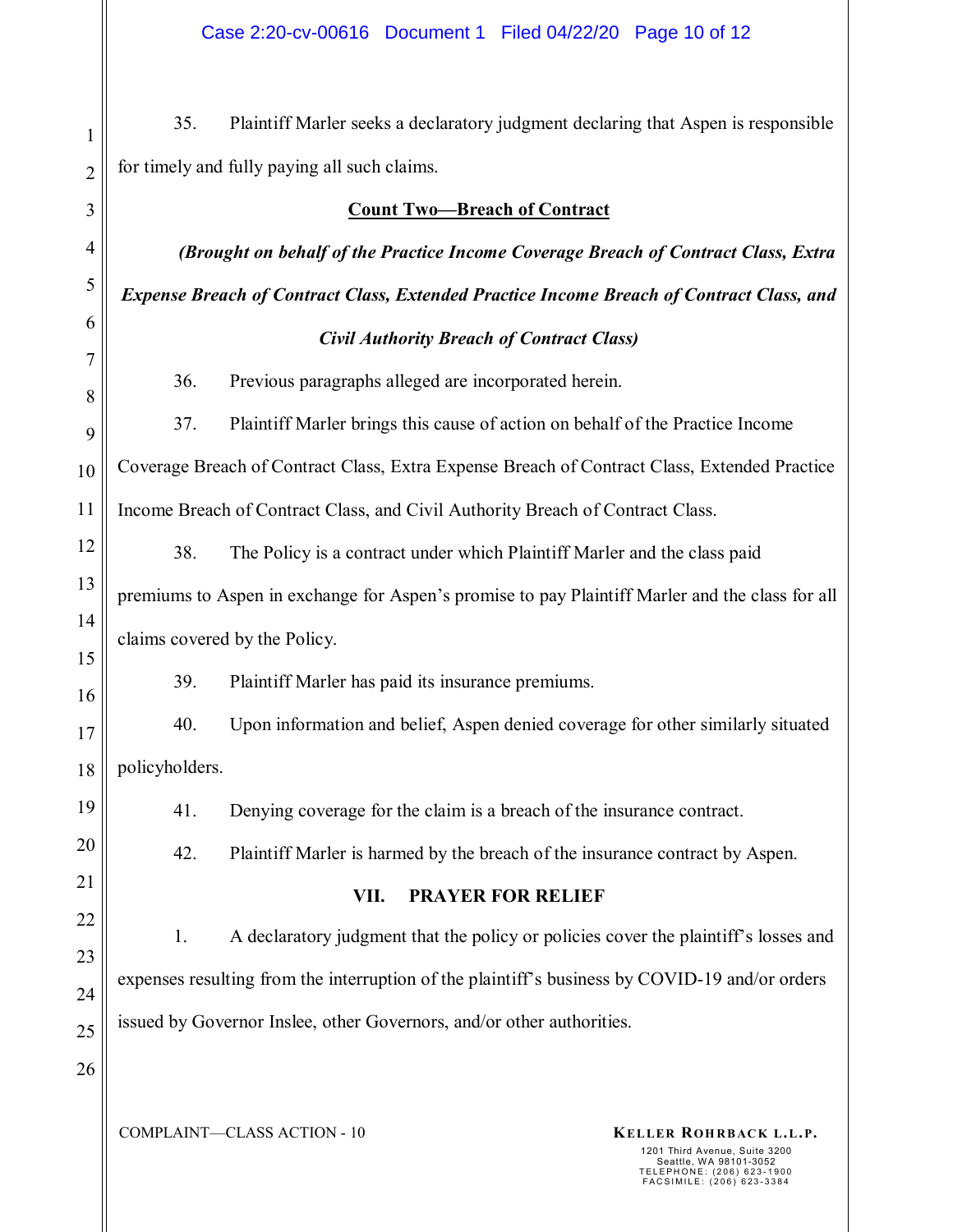- 1 2 3 4 5 6 7 8 9 10 11 12 13 14 15 16 17 18 19 20 2. A declaratory judgment that the defendant is responsible for timely and fully paying all such losses. 3. Damages. 4. Pre-judgment interest at the highest allowable rate. 5. Reasonable attorney fees and costs. 6. Such further and other relief as the Court shall deem appropriate. **VIII. JURY DEMAND**  Plaintiff demands a jury trial on all claims so triable. // // // // // // // // //
- 21 22 23 24 25 26 // // // // //

COMPLAINT—CLASS ACTION - 11 **KELLER ROHRBACK L.L.P.**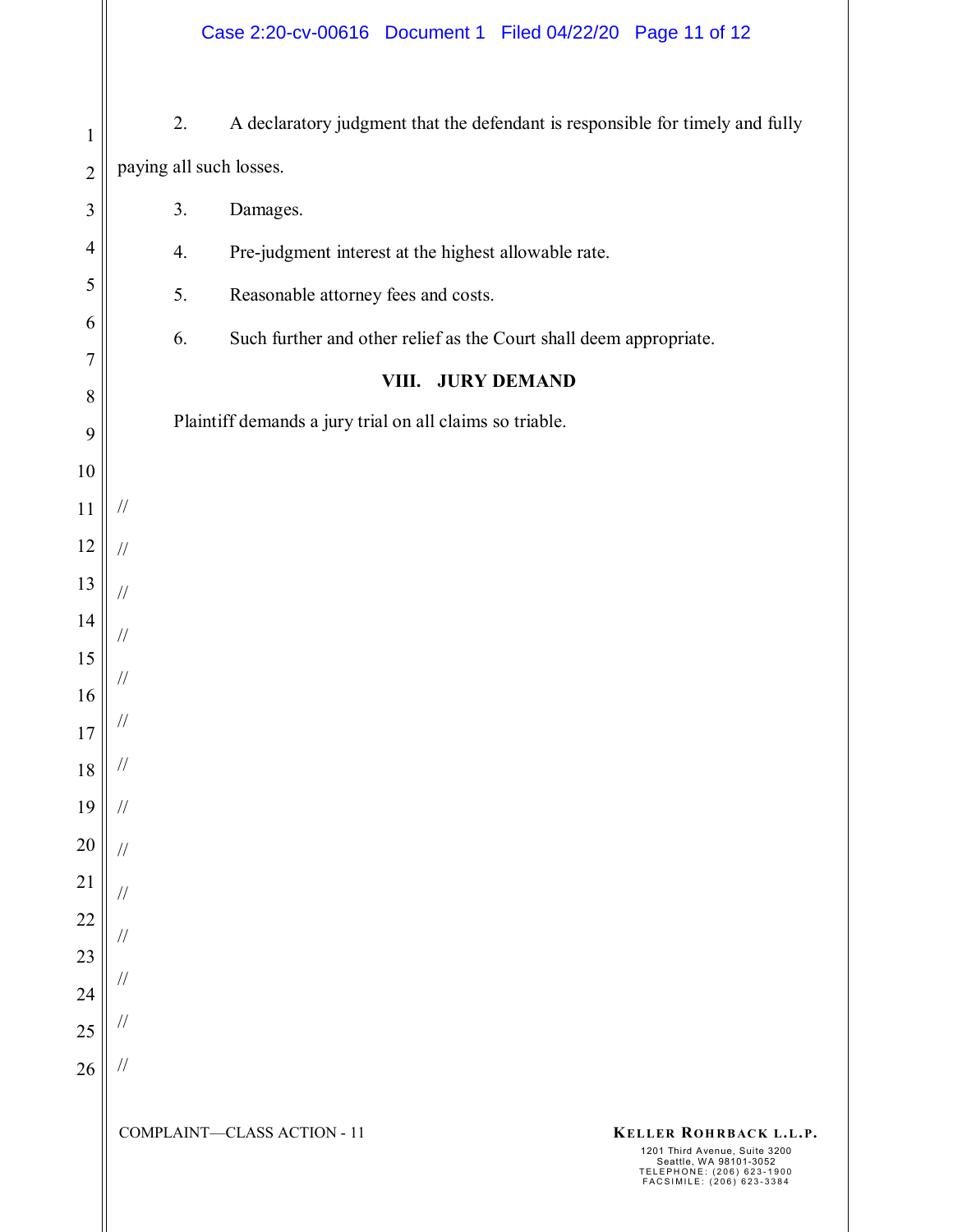DATED this 22nd day of April, 2020.

#### KELLER ROHRBACK L.L.P.

| 3  |                                    |                                                                                                                   |  |  |
|----|------------------------------------|-------------------------------------------------------------------------------------------------------------------|--|--|
|    |                                    | By: s/ Ian S. Birk                                                                                                |  |  |
| 4  | By: s/ Lynn L. Sarko               |                                                                                                                   |  |  |
| 5  |                                    | By: s/ Gretchen Freeman Cappio                                                                                    |  |  |
|    |                                    | By: s/ Irene M. Hecht                                                                                             |  |  |
| 6  |                                    | By: s/ Amy Williams Derry                                                                                         |  |  |
| 7  |                                    | By: s/Maureen Falecki<br>Ian S. Birk, WSBA #31431                                                                 |  |  |
|    |                                    | Lynn L. Sarko, WSBA #16569                                                                                        |  |  |
| 8  |                                    | Gretchen Freeman Cappio, WSBA #29576                                                                              |  |  |
|    |                                    | Irene M. Hecht, WSBA #11063                                                                                       |  |  |
| 9  |                                    | Amy Williams Derry, WSBA #28711                                                                                   |  |  |
| 10 |                                    | Maureen Falecki, WSBA#18569                                                                                       |  |  |
|    |                                    | 1201 Third Avenue, Suite 3200                                                                                     |  |  |
| 11 |                                    | Seattle, WA 98101                                                                                                 |  |  |
|    |                                    | Telephone: (206) 623-1900                                                                                         |  |  |
| 12 |                                    | Fax: (206) 623-3384                                                                                               |  |  |
| 13 |                                    | Email: ibirk@kellerrohrback.com                                                                                   |  |  |
|    |                                    | Email: lsarko@kellerrohrback.com                                                                                  |  |  |
| 14 |                                    | Email: gcappio@kellerrohrback.com                                                                                 |  |  |
|    |                                    | Email: ihecht@kellerrohrback.com                                                                                  |  |  |
| 15 |                                    | Email: awilliams-derry@kellerrohrback.com                                                                         |  |  |
|    |                                    | Email: mfalecki@kellerrohrback.com                                                                                |  |  |
| 16 |                                    |                                                                                                                   |  |  |
| 17 |                                    | By: <i>s/ Alison Chase</i>                                                                                        |  |  |
|    |                                    | Alison Chase, pro hac vice forthcoming                                                                            |  |  |
| 18 |                                    | 801 Garden Street, Suite 301                                                                                      |  |  |
|    |                                    | Santa Barbara, CA 93101                                                                                           |  |  |
| 19 |                                    | Telephone: (805) 456-1496                                                                                         |  |  |
| 20 |                                    | Fax: (805) 456-1497                                                                                               |  |  |
|    |                                    | Email: achase@kellerrohrback.com                                                                                  |  |  |
| 21 |                                    | <b>Attorneys for Plaintiff</b>                                                                                    |  |  |
| 22 | 4832-9377-7338, v. 1               |                                                                                                                   |  |  |
| 23 |                                    |                                                                                                                   |  |  |
|    |                                    |                                                                                                                   |  |  |
| 24 |                                    |                                                                                                                   |  |  |
| 25 |                                    |                                                                                                                   |  |  |
| 26 |                                    |                                                                                                                   |  |  |
|    |                                    |                                                                                                                   |  |  |
|    | <b>COMPLAINT-CLASS ACTION - 12</b> | KELLER ROHRBACK L.L.P.                                                                                            |  |  |
|    |                                    | 1201 Third Avenue, Suite 3200<br>Seattle, WA 98101-3052<br>TELEPHONE: (206) 623-1900<br>FACSIMILE: (206) 623-3384 |  |  |